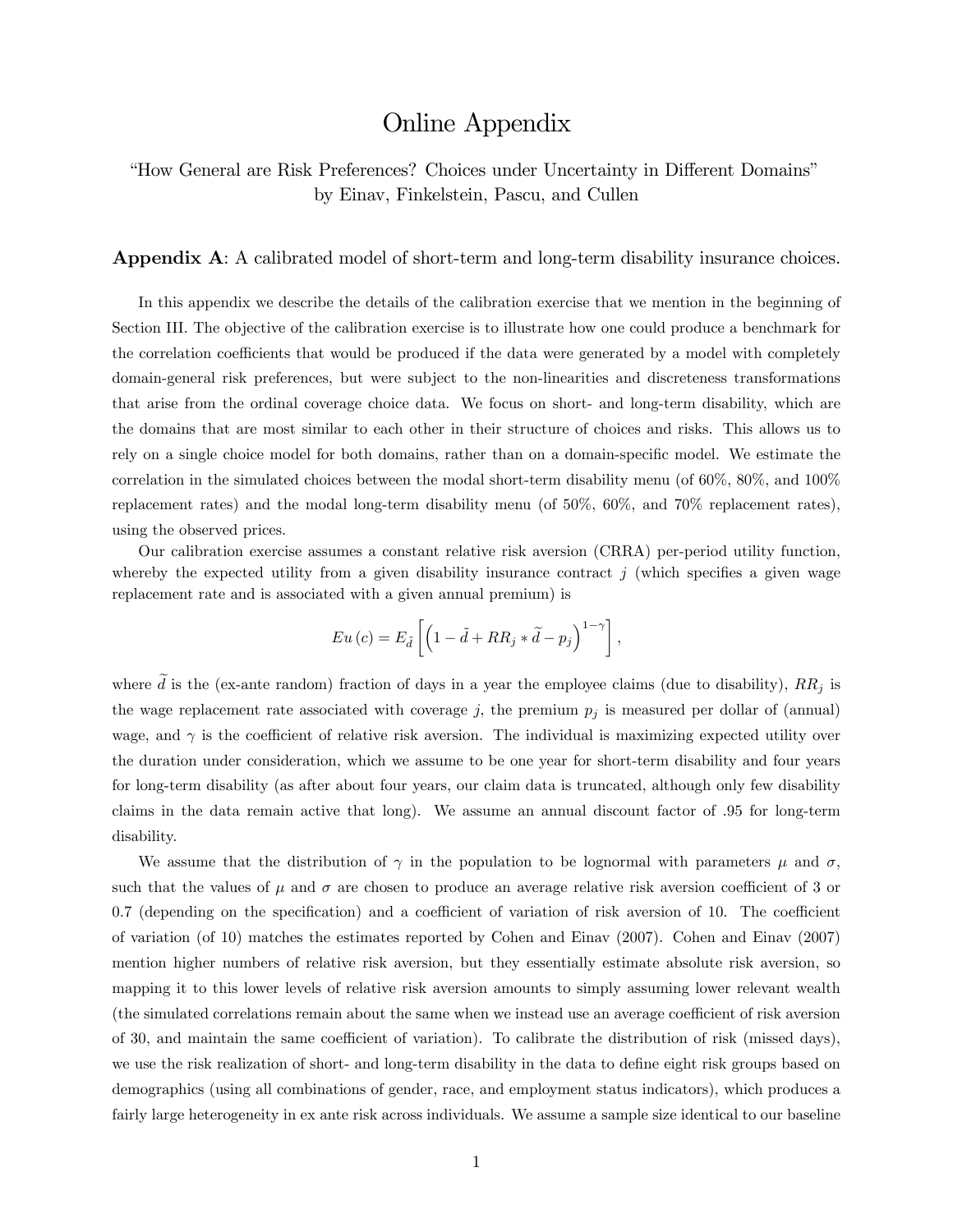sample  $(12,752)$  and for each individual in the calibrated sample we draw a risk aversion coefficient from the distribution of  $\gamma$ , assume that he or she knows the distribution of risks for his or her risk group, and compute the optimal coverage choice from the offered menus of short- and long-term disability coverage.

Using this model we simulated choices from the modal short- and long-term disability menus offered in the data, and correlated these choices with each other. When we calibrate the average coefficient of relative risk aversion in the sample to 3, we find that the correlation between short- and long-term disability insurance range from 0.18 to 0.55, depending on the extent of correlation in risks we allow across domains. The range is somewhat larger  $(0.07 \text{ to } 0.53)$  when we calibrate the average coefficient of relative risk aversion to 0.7. These reported ranges are just below the empirical correlation of about 0.6 for these two domains, as reported in Table 3.

## Appendix B: Implementation details for the model-based approach of Section III.

This appendix provides additional details that underlie the baseline exercise reported in Section III (and Table 8).

Health, Dental, and Drug coverage. The risks in these three domains are measured in dollars. Therefore, for our baseline estimates, we assume a CARA utility function in these domains. That is, we use equation (3) to compute individual i's expected utility from option j by substituting  $u_i(x) = -\exp(-r_i x)$ , incorporating the plan details (regarding deductible and out-of-pocket maximum) to compute  $\text{cop}_i(c)$ , and grouping individuals into risk categories by their coverage tier (single coverage, employee plus spouse, employee plus children, and family coverage) and randomly drawing from individuals' realization of total medical expenditure c.

Short-term and Long-term disability coverage. The risks (and premiums) in these domains are all proportional to the employeeís (annual) wage. It is therefore natural to assume a CRRA utility function for these two domains. Again, we use equation  $(3)$  to compute individual is expected utility from option j by substituting  $u_i(x) = x^{1-\gamma_i}$ , assuming all individuals are grouped at the same risk, drawing the claimed disability days for each individual, and computing  $\text{cop}_i(d) = (1 - RR_i)d$  where  $RR_i$  is the wage replacement rate associated with coverage j. A minor complication arises in the case of long-term disability coverage, where the data on realized risks is slightly censored (for long spells of disability absence), so we impute the full predicted absence based on the observed propensity to remain on (long-term) disability over the first four years. Because the coverage horizon is much longer and could span more than a year, we also discount subsequent benefits at an annual rate of 0.95.

Determining cutoffs and defining intervals. Given a value of  $\lambda_d$  for domain d with J options, we partition  $[0,\infty]$  into J intervals  $[r_1 (\lambda_d) = 0, r_2 (\lambda_d)], ..., [r_k (\lambda_d), r_{k+1} (\lambda_d)], ..., [r_j (\lambda_d), r_{j+1} (\lambda_d) = \infty]$ , such that an individual with a given distribution of risk and a risk aversion parameter in interval  $[r_k(\lambda_d), r_{k+1}(\lambda_d)]$  will choose option k. For a given  $\lambda_d$ , a menu of options and distribution of risk, we first find the level of risk aversion  $r_{k,k+1}(\lambda_d)$  such that an individual is indifferent between choices k and  $k+1$ , where option  $k+1$ has the higher premium and higher coverage. There are a couple of cases to bear in mind: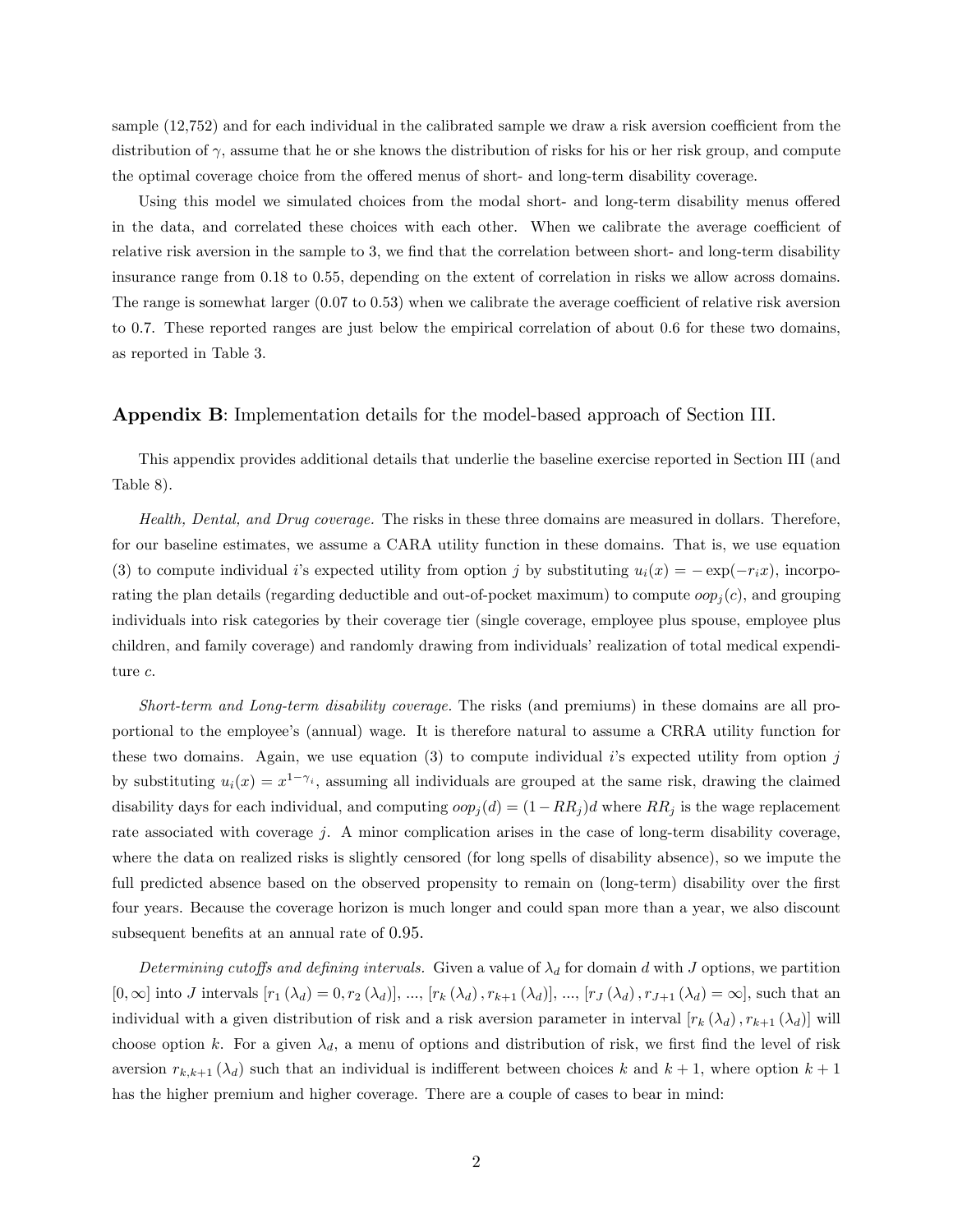- If a risk neutral individual prefers option  $k + 1$  over option k then option k is dominated and choice  $k+1$  cannot be rationalized. In such a case, some of the intervals will be empty.
- $\bullet$  For lower values of lambda, the risk might be small enough that option k should never be chosen. In the limit, if  $\lambda = 0$ , then only the lowest coverage option can be rationalized, and again some of the intervals are empty.
- For all other cases, we can find a cutoff value such that an individual faced with option k and  $k + 1$ will choose option k for  $r < r_{k,k+1}$ , and option  $k+1$  if  $r > r_{k,k+1}$ .

Using the procedure described above, we compute  $J(J-1)/2$  cutoff values for each pair of options, which define the relevant intervals of risk aversion implied by each coverage choice in the data.

 $401(k)$  choice. Here, because the decision is continuous, we slightly deviate from the description provided in the paper, and instead rely on the same exercise performed in the seminal paper of Friend and Blume (1975). As they show, one can convert one's share invested in a risky asset  $\alpha_i$  to one's coefficient of relative risk aversion  $\gamma_i$ , by applying  $\gamma_i = \frac{1}{\alpha_i} \frac{E(r_m - r_f)}{\sigma_m^2}$ . Our inclusion of a domain-specific adjustment  $\lambda_{401(k)}$  simply implies that  $\lambda_{401(k)}$  multiplies the right-hand-side, illustrating how this manipulation frees up the level of risk aversion. We use the average return of the safe funds to compute the (monthly) risk free return  $E(r_f) = 0.0036$ . We aggregate all the funds in our sample invested in the risky funds to compute an estimate of the expected (monthly) return of the "risky" asset and its standard deviation, which are given by  $E(r_m) = 0.0103$  and  $\sigma_m = 0.0285$ . Taken together, this implies that  $\frac{E(r_m - r_f)}{\sigma_m^2} = 8.35$ . We further assume that people who invest all their 401(k) contributions in the risky funds are at a corner solution, implying that for such individuals we obtain that  $\gamma_i \in \left[0, \lambda_{401(k)} \frac{E(r_m - r_f)}{\sigma_m^2}\right]$ i .

Conversion between absolute and relative risk aversion. For each individual we have three intervals for their value of absolute risk aversion, based on their health, dental, and drug coverage choice, and three intervals (or a point in some cases for  $401(k)$ ) for the value of their relative risk aversion from short-term and long-term disability coverage and their  $401(k)$  allocation. To evaluate the consistency of choices across all six domains, we need to convert the absolute risk aversion intervals to relative-risk aversion. We use another free parameter  $\gamma$  (which could be interpreted as converting annual income to wealth), as well as the data on the individual's annual income, such that  $RRA = ARA \times wage \times \gamma$ , where  $RRA$  and  $ARA$  are the coefficients of relative and absolute risk aversion, respectively. In Appendix Tables  $A3(a)$  and  $A3(b)$  we report results from analogous specifications where we use CRRA and CARA, respectively, for all domains, and use the observed data on annual income to convert absolute risk to relative and vice versa.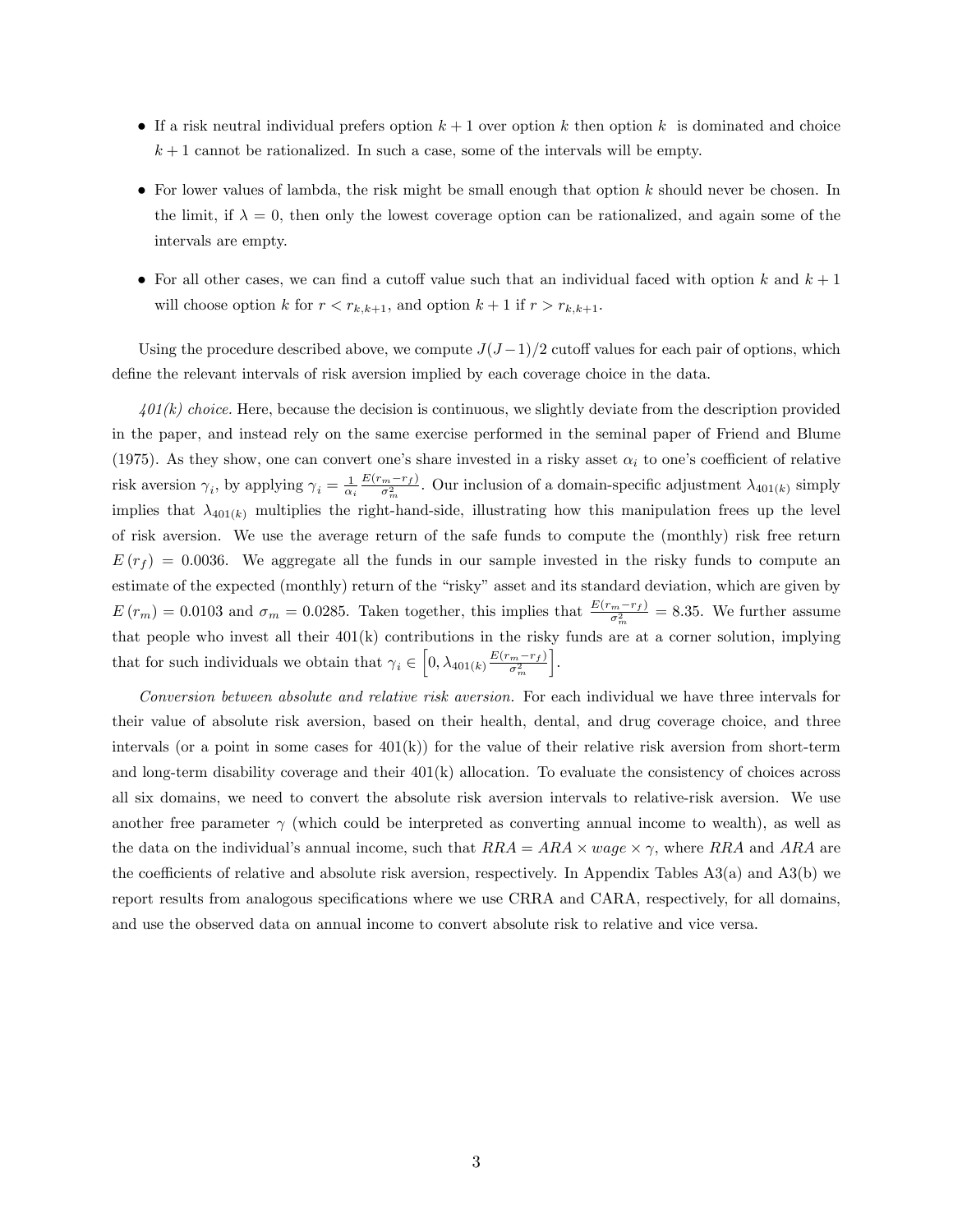|                                                                                              | Summary of Key Coverage Details<br>(1)                                                                            | Additional details<br>(2)                                                                                                                                                                                                                                                                                                 |
|----------------------------------------------------------------------------------------------|-------------------------------------------------------------------------------------------------------------------|---------------------------------------------------------------------------------------------------------------------------------------------------------------------------------------------------------------------------------------------------------------------------------------------------------------------------|
| Health Insurance <sup>a</sup><br>Option $1b$<br>Option 2<br>Option 3<br>Option 4<br>Option 5 | Deductible (In-network / out-of-network)<br>3,000 / 6,000<br>1,500 / 3,000<br>1.000 / 2.000<br>500/1,000<br>0/500 | After satisfying the annual deductible, cost sharing is 10% in-network and 30% out-of-network<br>for all options. All options also specify in-network and out-of-network out-of-pocket<br>maximums, but these are rarely binding. Preventive care is covered in full under all coverage<br>options.                       |
| Prescription Drug Insurance<br>Option 1<br>Option 2<br>Option 3                              | Cost sharing for branded drugs (retail / mail order)<br>50% / 40%<br>40% / 30%<br>30% / 20%                       | All options have cost-sharing of 10% for generic (non-branded) mail order drugs and 20% for<br>generic retail drugs. All options have a \$50 deductible (\$100 for family) and a \$50 (\$100 for<br>mail-order) maximum per prescription.                                                                                 |
| Dental Insurance<br>Option 1<br>Option 2                                                     | Per person Deductible / Maximum annual benefit<br>50 / 1000<br>25 / 2000                                          | The family deductible is double the per-person amount. Both plans fully cover preventative<br>care, provide identical coverage for other special treatments. Oral surgery is covered at 50%<br>under option 1 and 100% under option 2. Orthodontia is not covered under option 1 and is<br>covered at 50% under option 2. |
| Short-Term Disability Insurance <sup>c</sup><br>Option 1<br>Option 2<br>Option 3             | Wage replacement rate<br>mostly 60% (sometimes 40%)<br>mostly 80% (sometimes 60%)<br>mostly 100% (sometimes 80%)  | Salary workers have 100% replacement rate for first two weeks of disability under all options;<br>all options provide up to 26 weeks of benefits.                                                                                                                                                                         |
| Long-Term Disability Insurance <sup>c</sup><br>Option 1<br>Option 2<br>Option 3              | Replacement rate<br>mostly 50%<br>mostly 60%<br>mostly 70%                                                        | All long-term disability coverage is payable after 26 weeks of disability (when the shirt-term<br>disability coverage is capped).                                                                                                                                                                                         |

## Appendix Table A1: Coverage Details for Insurance Plans

All options are shown in the ordinal ranking from more (option 1) to less risk exposure (with the possible exception of health insurance option 1; see note b and text for details). Column (1) summarizes key features of each option. Column (2) provides additional details.

<sup>a</sup> Health insurance: deductibles are shown for the non-single coverage tier; deductibles for single coverage are half what is shown.

 $b$  Option 1 includes a Health Reimbursement Account (HRA) in which Alcoa contributes \$1,250 in tax free money each year that the employee can used to fund eligible out of pocket health care expenses. Any balance remaining at the end of the year can be rolled over to pay for future out of pocket costs. See text for more details.

 $c$  Short-term and Long-term disability benefits (column (1)) are proportional to the employee's wage.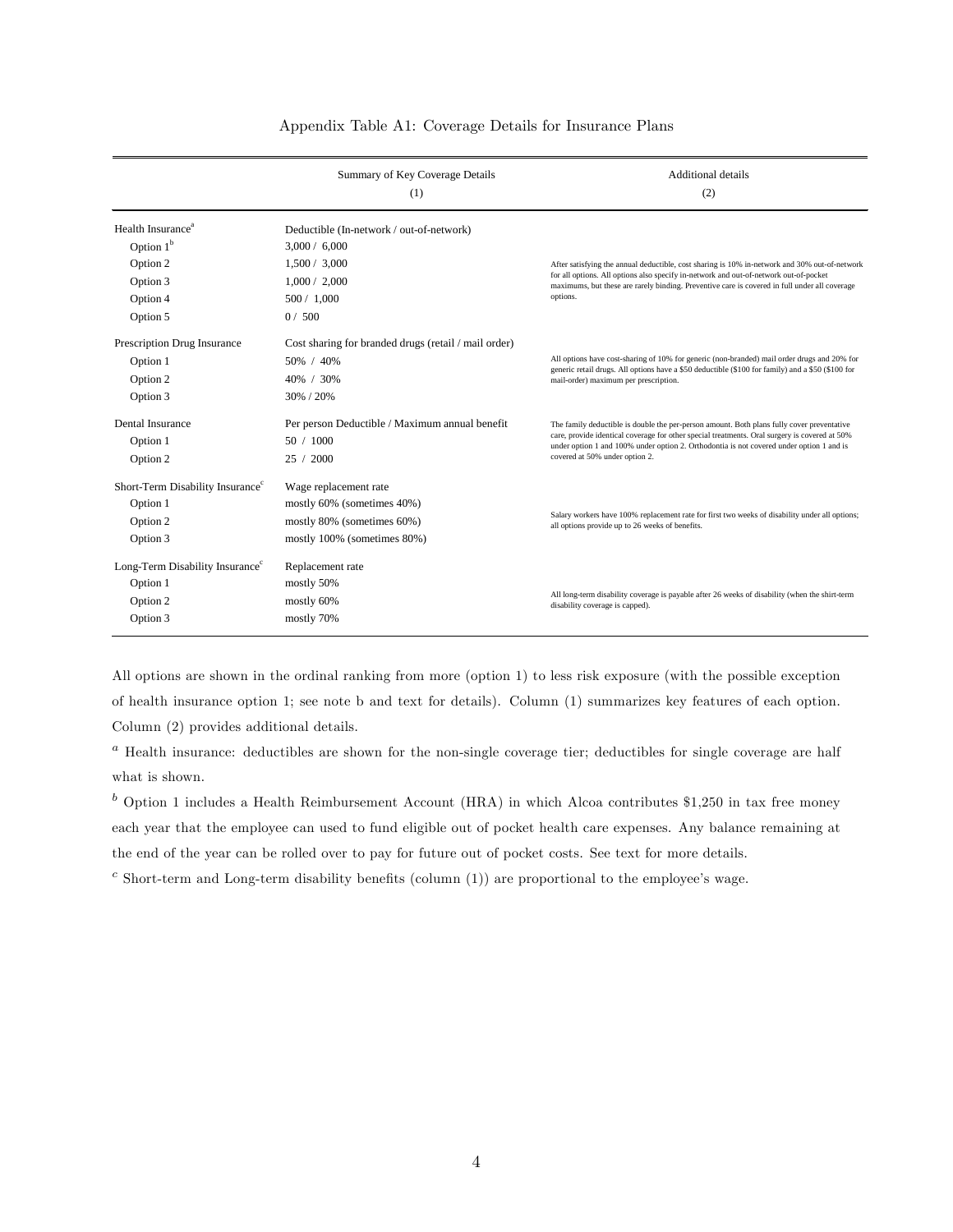| Fund name (Asset Class)                            | Monthly return     |      |           |          |       |
|----------------------------------------------------|--------------------|------|-----------|----------|-------|
|                                                    | Share <sup>a</sup> | Mean | Std. Dev. | Min.     | Max.  |
| Classified (by us) as "Risk Free":                 |                    |      |           |          |       |
| GIC/Stable Value (Fixed Income)                    | 24.47%             | 0.35 | 0.02      | 0.31     | 0.37  |
| Vanguard Total Bond                                | 3.95%              | 0.42 | 0.83      | $-1.09$  | 1.92  |
| All other classified as risky:                     |                    |      |           |          |       |
| American Balanced (Balanced Equity)                | 10.58%             | 0.65 | 1.36      | $-2.34$  | 2.89  |
| Inv. Co. of America (Large Cap US Equity)          | 9.62%              | 0.83 | 1.84      | $-3.82$  | 3.86  |
| <b>AMCAP</b> (Large US Equity)                     | 6.77%              | 0.66 | 2.06      | $-4.19$  | 4.01  |
| Vanguard Institutional Index (Large Cap US Equity) | 9.42%              | 0.79 | 2.21      | $-4.18$  | 4.43  |
| <b>MSDW</b> International Equity                   | 4.09%              | 1.25 | 2.32      | $-3.30$  | 4.92  |
| New Perspective (International Equity)             | 5.34%              | 1.49 | 2.72      | $-4.13$  | 6.32  |
| Putnam OTC (Mid Cap US Equity)                     | 3.23%              | 1.01 | 3.40      | $-6.35$  | 7.45  |
| Small Cap Core (Small Cap US Equity)               | 0.30%              | 0.29 | 3.44      | $-6.95$  | 7.90  |
| Putnam Vista (Mid Cap US Equity)                   | 3.71%              | 0.56 | 3.55      | $-8.58$  | 6.75  |
| <b>MSDW Emerging Markets</b>                       | 2.62%              | 3.13 | 5.83      | $-11.69$ | 15.03 |
| Company (Alcoa) Stock Fund                         | 15.90%             | 1.30 | 6.71      | $-8.85$  | 16.79 |
| Benchmarks during the same period:                 |                    |      |           |          |       |
| Risk free <sup>b</sup>                             |                    | 0.37 | 0.05      | 0.26     | 0.43  |
| S&P 500                                            |                    | 0.63 | 2.21      | $-4.40$  | 4.33  |

Appendix Table A2: List of funds available for 401(k) allocation

Employee contributions to their  $401(k)$  accounts can be made with either pre- or after-tax dollars. Employees can contribute 1-16% of eligible pay with some additional restrictions for some highly paid employees. In our sample, Alcoa usually matches 100% of pre-tax contributions, up to 6% of eligible pay. Employer (Alcoa) contributions are always invested in the company stock and can only be moved to a different fund after two years. In the 2004 data that we are using, the above 13 funds are available for contributions (sorted by the standard deviations of monthly returns). In the analysis we use as a measure of riskiness of the portfolio the share of employee contributions invested in those (two) funds that are presented as least risky. Indeed, as apparent from the table, these two funds exhibit less volatility (and mostly lower expected return). Employees also have the option to invest in a personal choice retirement account in which they have access to other funds besides the 13 funds just described. Direct contributions to this fund are not possible, only transfers, and we do not have detailed data on the composition of investments in these funds. For our analysis we only use direct employee contributions. In 2004 only about 28 percent of the sample rebalances and 24 percent of the sample changes the allocation of their contributions. The average employee contribution in the baseline sample (which restricts attention to non-zero contributions) is around \$4,600. About 40 percent of the sample has no contributions to the risk free funds, and about 17 percent invest all their contributions in the risk free funds. Just over 40 percent of the sample has some employee contributions invested in company stock.

The series of returns are based on monthly returns over the 29 month period from August 2005 to December 2007, which was the longest time period for which we have consistent returns data for all funds. Returns data are from Collaborative Research Support Program (CRSP) when available, or from Hewitt (when CRSP data are not available, for the few funds that are not publicly traded).

<sup>a</sup> We compute the share of dollars contributed to each fund out of total  $401(k)$  contributions made by all employees in our baseline sample.

<sup>b</sup> For the risk free benchmark we use the CRSP three month Fama Risk Free Rates series, which are derived from average lending and borrowing rates.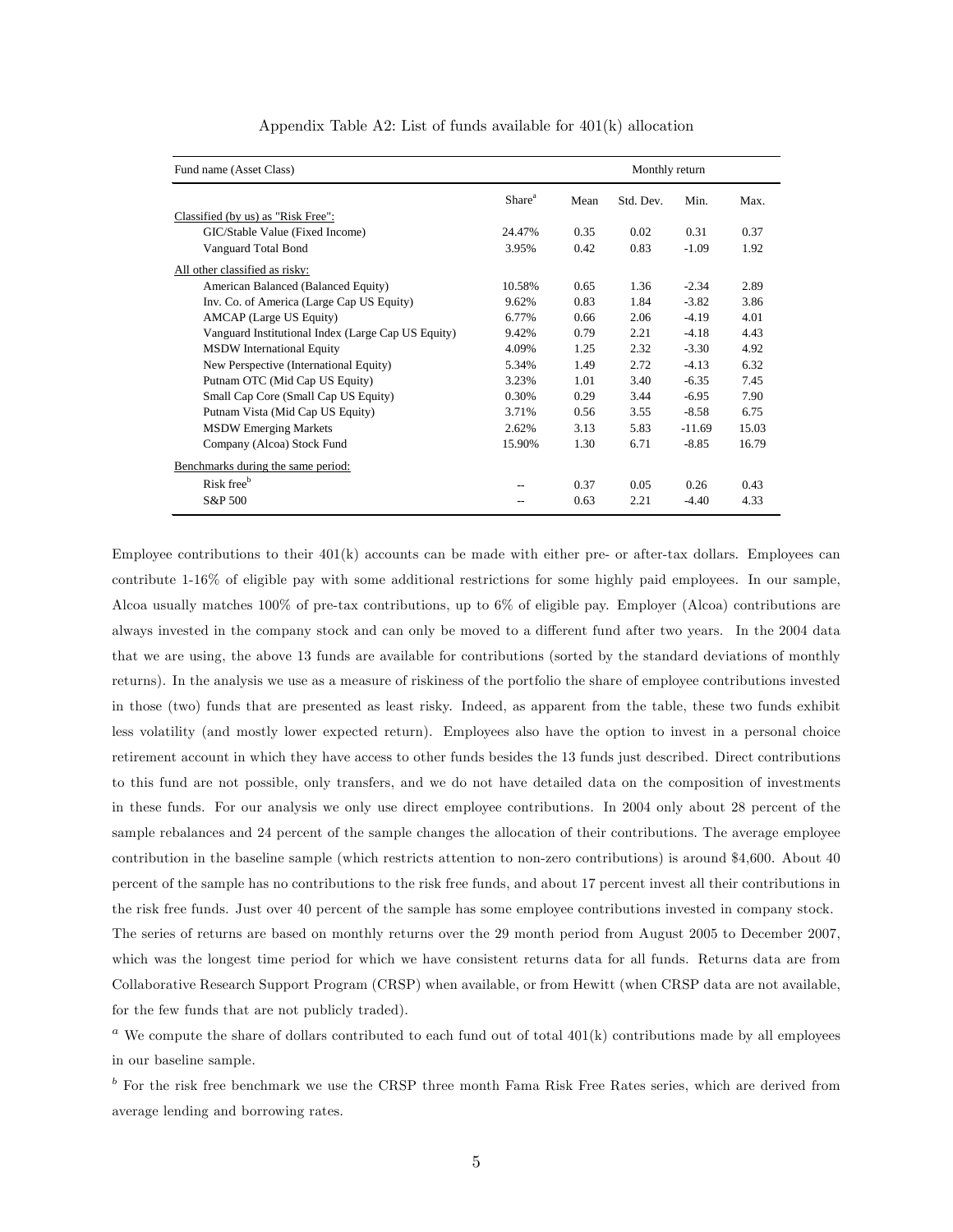|    |                                                             | Obs.<br>(1) | All domains<br>(2) | All insurance<br>domains<br>(3) | Three CARA<br>domains<br>(4) | Three CRRA<br>domains<br>(5) |
|----|-------------------------------------------------------------|-------------|--------------------|---------------------------------|------------------------------|------------------------------|
| 1  | Minimum overlap                                             | 11,898      | 5%                 | 26%                             | 35%                          | 10%                          |
| 2  | Baseline specification                                      | 11,898      | 31%                | 37%                             | 54%                          | 68%                          |
| 3  | Restricted: $\lambda = \gamma = 1$                          | 11,898      | 9%                 | 31%                             | 44%                          | 61%                          |
| 4  | Restricted: flexible $\lambda$ only on 401(k); $\gamma = 1$ | 11,898      | 28%                | --                              | $-$                          | 61%                          |
|    | Results for different demographics groups:                  |             |                    |                                 |                              |                              |
| 5  | Females                                                     | 2,666       | 32%                | 40%                             | 56%                          | 70%                          |
| 6  | Males                                                       | 9,232       | 30%                | 36%                             | 53%                          | 69%                          |
| 7  | Over 55 years old                                           | 1,533       | 35%                | 43%                             | 61%                          | 69%                          |
| 8  | Under 35 years old                                          | 2,356       | 28%                | 34%                             | 56%                          | 64%                          |
| 9  | Higher wage                                                 | 3,074       | 22%                | 27%                             | 49%                          | 64%                          |
| 10 | Lower wage                                                  | 2,848       | 40%                | 47%                             | 61%                          | 76%                          |
|    | <b>Alternative specifications:</b>                          |             |                    |                                 |                              |                              |
| 11 | Discretize $401(k)$                                         | 11,898      | 31%                |                                 |                              | 68%                          |
| 12 | Restricted: $\gamma = 1$                                    | 11,898      | $\overline{a}$     | --                              |                              | --                           |
| 13 | Alternative definition of income                            | 11,898      | 31%                | 36%                             | 54%                          | 68%                          |
|    | <b>Alternative samples:</b>                                 |             |                    |                                 |                              |                              |
| 14 | <b>Housing Subsample</b>                                    | 4,054       | 29%                | 35%                             | 53%                          | 67%                          |
| 15 | House Equity $<$ \$50,000                                   | 1,305       | 32%                | 37%                             | 55%                          | 69%                          |
| 16 | Housing Equity \$50,000-\$150,000                           | 1,453       | 30%                | 36%                             | 53%                          | 68%                          |
| 17 | Housing Equity $> $150,000$                                 | 1,296       | 26%                | 31%                             | 50%                          | 64%                          |
| 18 | Maxed out $401(k)$ contributions                            | 9,394       | 29%                | 35%                             | 53%                          | 68%                          |
| 19 | Did not max out $401(k)$ contributions                      | 2,504       | 35%                | 42%                             | 58%                          | 70%                          |

Appendix Table A3(a): Model-based results using a CRRA utility function in all domains

This table replicates Table 8 in the paper, but instead of using different utility functions for different domains and only then mapping between absolute and relative risk aversion, here we use a CRRA utility function for all domains by using the observed annual income to map the absolute (dollar) risks in Health, Drug, and Dental insurance to relative risks. Everything else parallels Table 8; see Table 8ís notes for more details.